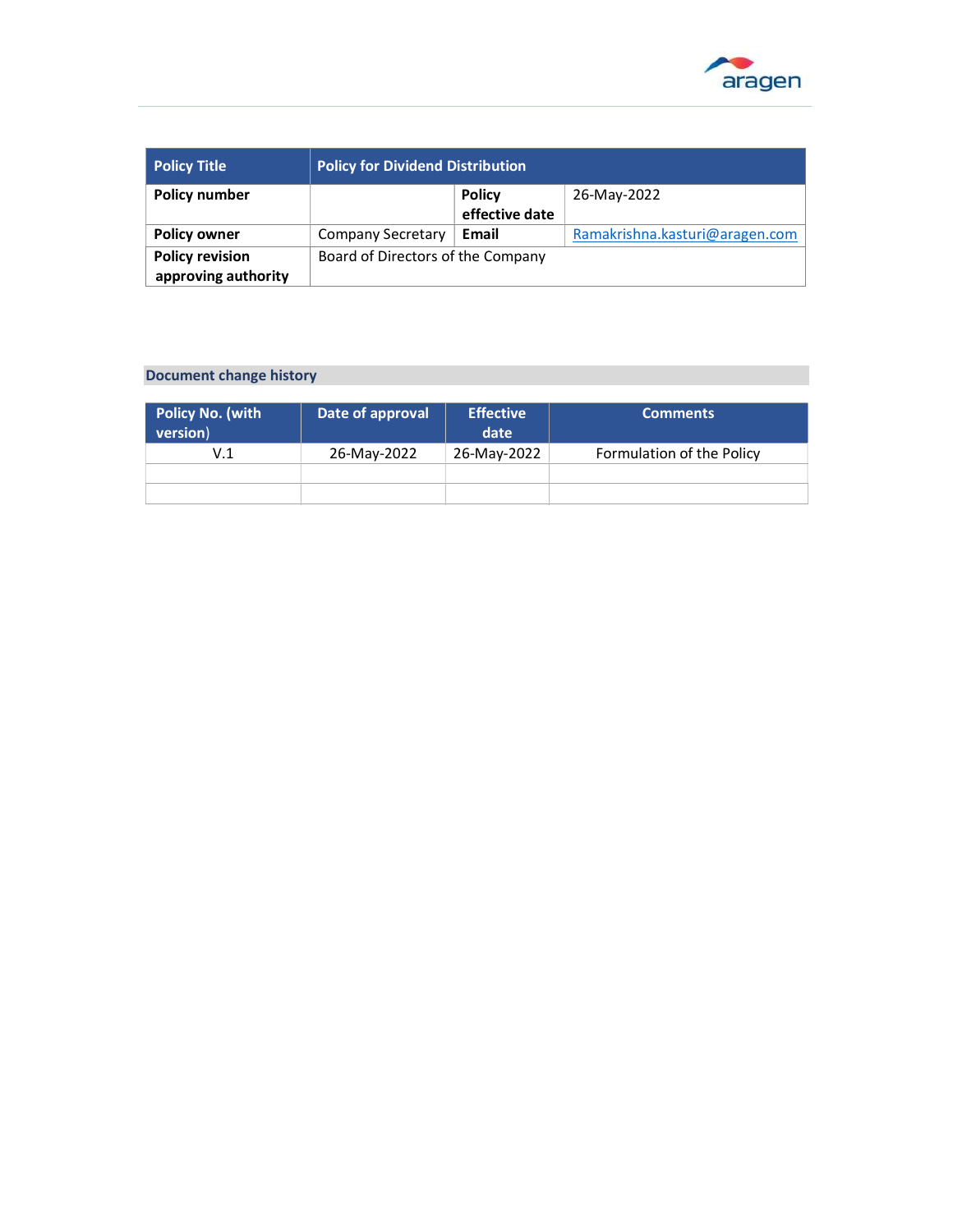

 $\overline{a}$ 

## POLICY FOR DIVIDEND DISTRIBUTION

This Dividend Distribution Policy applies to the distribution of dividends by Aragen Life Sciences Private Limited (the "Company") in accordance with the provisions of the Companies Act, 2013 ("Act") and the SEBI (Listing Obligations and Disclosure Requirements) Regulations, 2015, as amended (Listing Regulations) and is effective from  $26<sup>th</sup>$  May 2022.

This policy sets out the parameters and circumstances that will be considered by the Board of Directors of the Company in determining and recommending the distribution of dividends to its shareholders and/or retaining profits earned by the Company.

The terms referred to in the policy will have the same meaning as defined under the Act and the Rules made thereunder, and the Listing Regulations.

The Policy:

- $\bullet$  Dividends may generally be recommended by the Board from time to time, after the announcement of the full-year results and before the Annual General Meeting (AGM) of the shareholders, as may be permitted by the Act and the Listing Regulations. The Board may also declare interim dividends as may be permitted by the Act and the Listing Regulations.
- $\bullet$  Generally, the Board shall determine the interim/final dividend for a particular period taking into consideration, *inter alia*, the following financial/internal, external, and other parameters:

Financial/internal parameters:

- Financial performance (including consolidated financial performance) of the Company for the relevant period;
- Funds required for service of outstanding loans including for payment of interest for debt securities or redemption thereof.
- Investments required by the Company towards achieving medium/long-term strategy of the Company including for acquisitions that the Board may consider;
- Capital Expenditure requirements of the Company in the current financial year and the immediately succeeding financial year;
- Expected cash requirements of the Company;
- Minimum cash required for contingencies or unforeseen events;
- Any other significant developments that require cash investments.
- Liquidity, debt-equity, etc. ratios;

## External parameters:

- Any significant changes in the macro-economic environment affecting India or the geographies in which the Company operates, or the business of the Company or its clients;
- Any political, tax, and regulatory changes in the geographies in which the Company operates;
- Any significant change in the business or technological environment resulting in the Company making significant investments to effect the necessary changes to its business model; and
- Changes in applicable taxes including the tax on dividends, cost of financing, etc.

## Other parameters:

- Past dividend distribution history;
- Maintaining a consistent track record in making payments of dividends;
- Use of funds for ensuring good return on capital employed for the shareholders; and
- Alternative better use of funds for ensuring a higher rate of return to the shareholders.